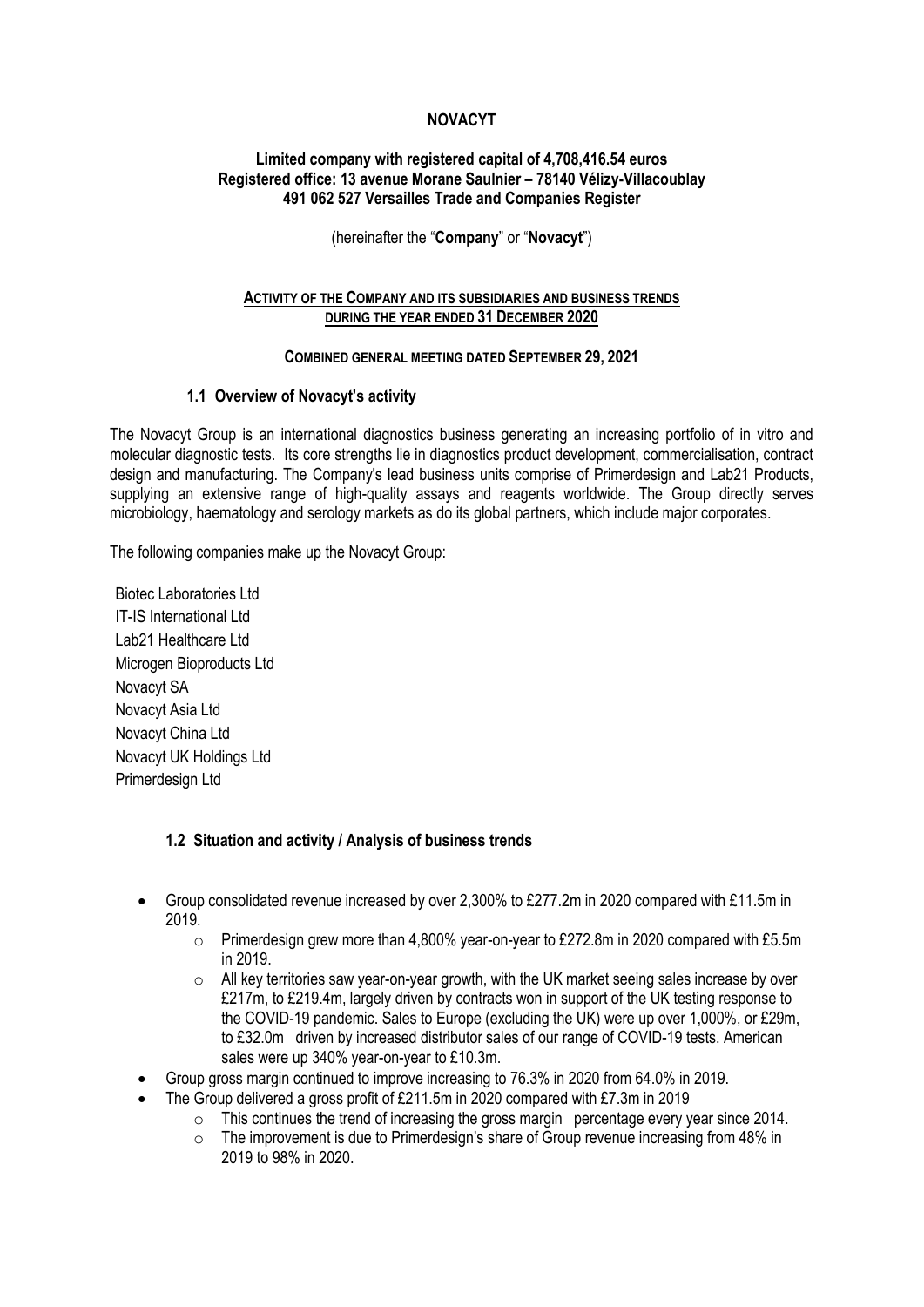- $\circ$  Primerdesign's gross margin decreased to 76.5% in 2020 compared with 85% in 2019, as a result of increasing the product warranty provision by £19.8m.
- Group EBITDA increased to £176.1m in 2020 compared with £0.2m in 2019.
	- o EBITDA margin increased to 64% in 2020 compared with 2% in 2019.
		- $\circ$  This continues the trend of positive EBITDA for the Group.
- Operating profit of £167.4m in 2020 compared to a loss of £1.6m in 2019, driven by the growth in sales in the Primerdesign business.
- Profit after tax of £132.4m in 2020 compared to a loss of £5.7m in 2019.
- Cash at year-end of £91.8m compared with £1.5m in 2019, driven by the strong 2020 performance.
- The Group exits 2020 debt free after all debt was repaid during the first half of 2020.
- IT-IS International Limited, a profitable diagnostic instrument development and manufacturing company, was acquired on 15th October 2020. The net consideration for the acquisition after earnouts is £8.7m.

# **1.3 Results, progress achieved and difficulties encountered**

2020 was a year of transformation and growth as the company helped support the worldwide COVID-19 pandemic response with its gold standard qPCR diagnostic tests.

# **Highlights**

## **Divisional revenues**

- Primerdesign sales increased to £272.8m, up 4,833% in 2020.
	- $\circ$  UK and Ireland NHS accounts represented £191.2m (70%) of total sales, reflecting the Company's response and contribution to the UK government testing strategy.
	- $\circ$  Core distributor and reseller business across UK and international markets represented £49.5m (18%) of total sales, with sales to over 85 countries.
	- o Private Sector testing market represented £32.1m (12%) of total sales.
- Lab21 Products revenue of £5.2m (before intercompany eliminations), is down 14% from 2019.
	- $\circ$  The core business was impacted by customers diverting their testing laboratories and procedures from veterinary and food testing to COVID-19 testing, to support the global pandemic efforts.
	- o The Asia Pacific region within Microgen Bioproducts grew 6% year-on-year.
- IT-IS International delivered post acquisition revenues of £6.9m (before intercompany eliminations).

# **Operational highlights**

- Rapid development and launch of 10 new products to support laboratories and clinicians testing for COVID-19
	- $\circ$  Developed one of the first molecular tests for COVID-19, receiving CE Mark accreditation and Emergency Use Authorisation from regulatory authorities around the world
	- o Launch of a number of innovative PCR products, including Exsig™, PROmate™, COVID-HT and Winterplex™, to improve workflow efficiency and address testing needs in both central and nearpatient settings
- Significant organisational scale-up, including a manufacturing capacity increase of over 100x, an increase in supply chain capacity, and a significant investment in commercial infrastructure to support growth
- Strategic collaboration with AstraZeneca, GSK and University of Cambridge to support COVID-19 testing in the UK
- Secured significant contracts with national governments, including the UK DHSC, and national nongovernment organisations for the supply of COVID-19 products
- Acquisition and successful integration of IT-IS International Ltd in line with strategy, securing key IP and expanding core capabilities and product offering
- Development of VersaLab™ to improve near-patient PCR testing in the emerging private sector testing market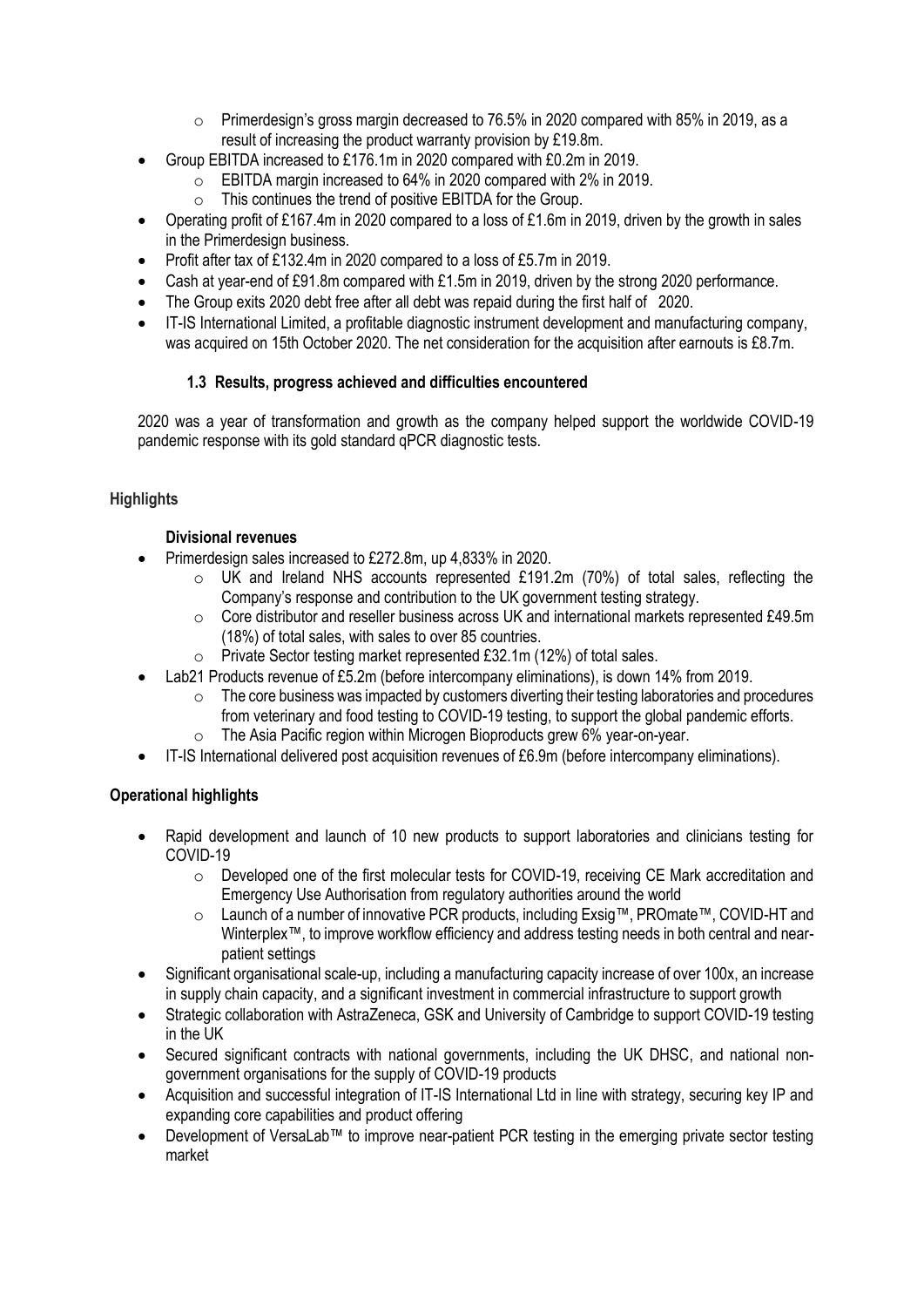• Expertise in bioinformatics surveillance used to assess ongoing accuracy of COVID-19 tests and monitor new viral sequences of SARS-CoV-2

## **1.4 Foreseeable change in the Company's position and future prospects**

The Company expects to see significant new growth from the launch of new products during the second half including an expansion of its lateral flow antigen testing portfolio.

In the UK, we are continuing to expand our installed base at NHS hospitals with approximately 40 sites now running q16 or q32 instruments with the new PROmate™ test. Demand for COVID-19 testing through these hospitals is low at present based on low infection / testing rates but we believe this installed base will be a key long-term asset moving forwards and an opportunity for Novacyt to expand its test menu for additional diseases.

With the strengthened cash position of the Company, the business will continue to invest in innovation, organic expansion, and external business development, in line with its updated growth strategy. The Company also continues to evaluate M&A opportunities and will consider additional bolt-on acquisitions to add strategic assets and expand its geographical footprint.

| Amounts in '000 £     | Primerdesign | Lab21 Products | $IT-IS$<br><b>International</b> | <b>Total</b> |
|-----------------------|--------------|----------------|---------------------------------|--------------|
| Geographical area     |              |                |                                 |              |
| United Kingdom        | 218,552      | 591            | 246                             | 219,389      |
| Europe (excluding UK) | 30,917       | 1,058          | 56                              | 32,031       |
| Africa                | 2,896        | 151            | 6                               | 3,053        |
| Asia-Pacific          | 5,305        | 920            | 453                             | 6,678        |
| America               | 9,655        | 340            | 316                             | 10,311       |
| Middle East           | 5,492        | 250            |                                 | 5,742        |
| <b>Total revenue</b>  | 272,817      | 3,310          | 1,077                           | 277,204      |

### **1.5 Business activity in the year ended 31 December 2020**

### **1.6 Research and development activity**

2020 was a year of agile and innovative product development. One of the Company's key strengths is to innovatively address market needs with our products. We were quick to respond to COVID-19, producing one of the first tests for the virus in January 2020, and we maintained this pace throughout the year, launching new assays and workflow solutions to build a comprehensive COVID-19 product portfolio.

The continued development and expansion of our COVID-19 portfolio is a testament to our ability to match the rapid evolution of SARS-CoV-2 with real-time bioinformatics surveillance and accelerated product development. This is demonstrated post-period end by the rapid development and launch of our PCR genotyping portfolio, known as SNPsig®, to detect variants, initially focused on SARS-CoV-2 variants.

To date, Novacyt has launched over 10 new COVID-19 related products since the beginning of 2020 and has moved from one to three major molecular diagnostic product platforms. All three product platforms, detailed below, have proven to be successful and open different potential markets.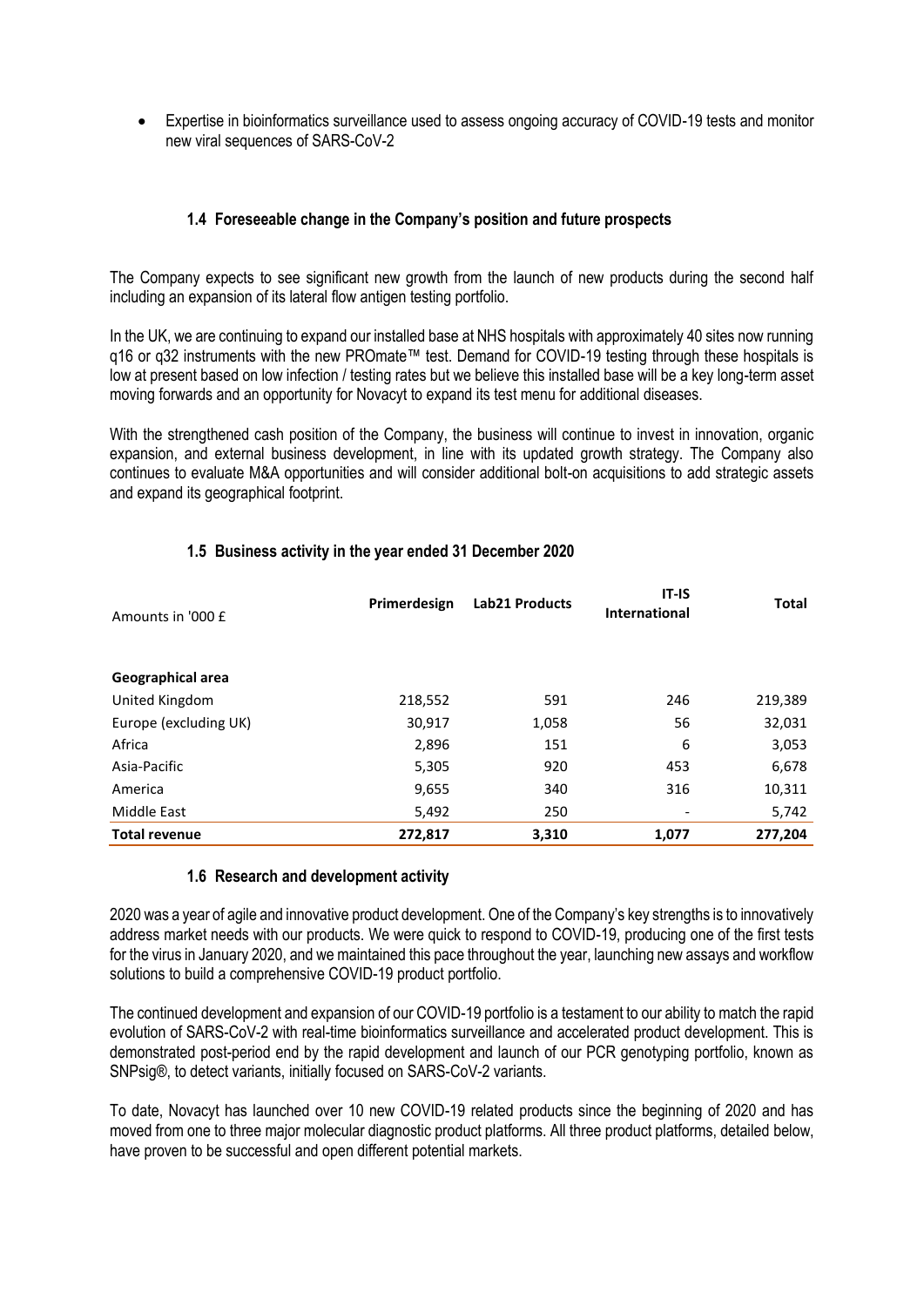- genesig™ PCR tests for small to medium central laboratories
- PROmate™ PCR tests for near-patient testing
- High throughput genesig™ PCR tests for large laboratories

Our broad technology base covers both protein and molecular platforms and a range of testing settings: nearpatient, hospital laboratory and high-throughput (HT). Therefore, we can develop a range of PCR, ELISA and lateral flow antibody and antigen tests for near-patient, central laboratory, HT settings that can run on many laboratory systems as well as our own q16/32 rapid-PCR systems. Our internal R&D is complemented by an expert business development function, which has developed a global network of innovate partners and has successfully in-licensed antibody, antigen and work-flow solutions to expand our product offering.

Across the COVID-19 market, testing requirements are increasing in complexity. There is a regulatory requirement for multigene assays (two and three gene assays) to exclude the (S and N) genes that are most prone to mutations and for suppliers to provide detailed bioinformatic surveillance. We are well positioned with an expert bioinformatics team and will continue to invest in this area as we develop our plans for our focus in product expansion post COVID-19.

## **Investment in IP**

During the period, the Group developed a new patent strategy to protect our novel content, with the filing of patents now being a routine part of the Company's product development process, and forming a key part of protecting future value within the business. We have filed over 20 patents to protect our proprietary assays, the q16/32 PCR systems and workflow innovations. This culture and practice of developing novel and cutting-edge diagnostic technology underpins the Company's continued growth and agility. As such, the R&D team has more than doubled in size and now includes a leading bioinformatics team and the Company's clinical trial function that undertakes clinical trials in the UK, Europe, US and Latin America.

This clinical expertise is a key requirement of the new IVD-R regulation being introduced in May 2022 and as such the Company has built an industry leading team, which completed over a dozen product validations in 2020, including the successful TVG validation of PROmate™, the best in class direct to PCR COVID-19 assay and the recent launch of VariPLEX, the first CE-IVD registered COVID-19 variant detection assay. The Company's clinical expertise also includes over a dozen physicians, clinical and laboratory scientists that provide real-time scientific advice. This, coupled to our leading bioinformatics and surveillance functionality, enable the Group to remain at the forefront of new diagnostic innovation.

## **1.7 Polluting or dangerous activities**

None

## **1.8 Main risks and uncertainties facing the Company and management of financial risks**

The Directors have, at the time of approving the financial statements, a reasonable expectation that the Group has adequate resources to continue in operational existence for the foreseeable future. Thus, they adopt the going concern basis of accounting in preparing the financial statements.

The going concern model covers the period up to and including June 2022. In making this assessment, the Directors have considered the following elements:

- The working capital requirements of the business;
- A positive cash balance at 31 December 2020 of £91,765,000;
- Payment of the second tranche of the Long-Term Incentive Plan ("LTIP") that commenced in November 2017 and concluded in November 2020;
- Payment of the first earn-out milestone related to the IT-IS International acquisition; and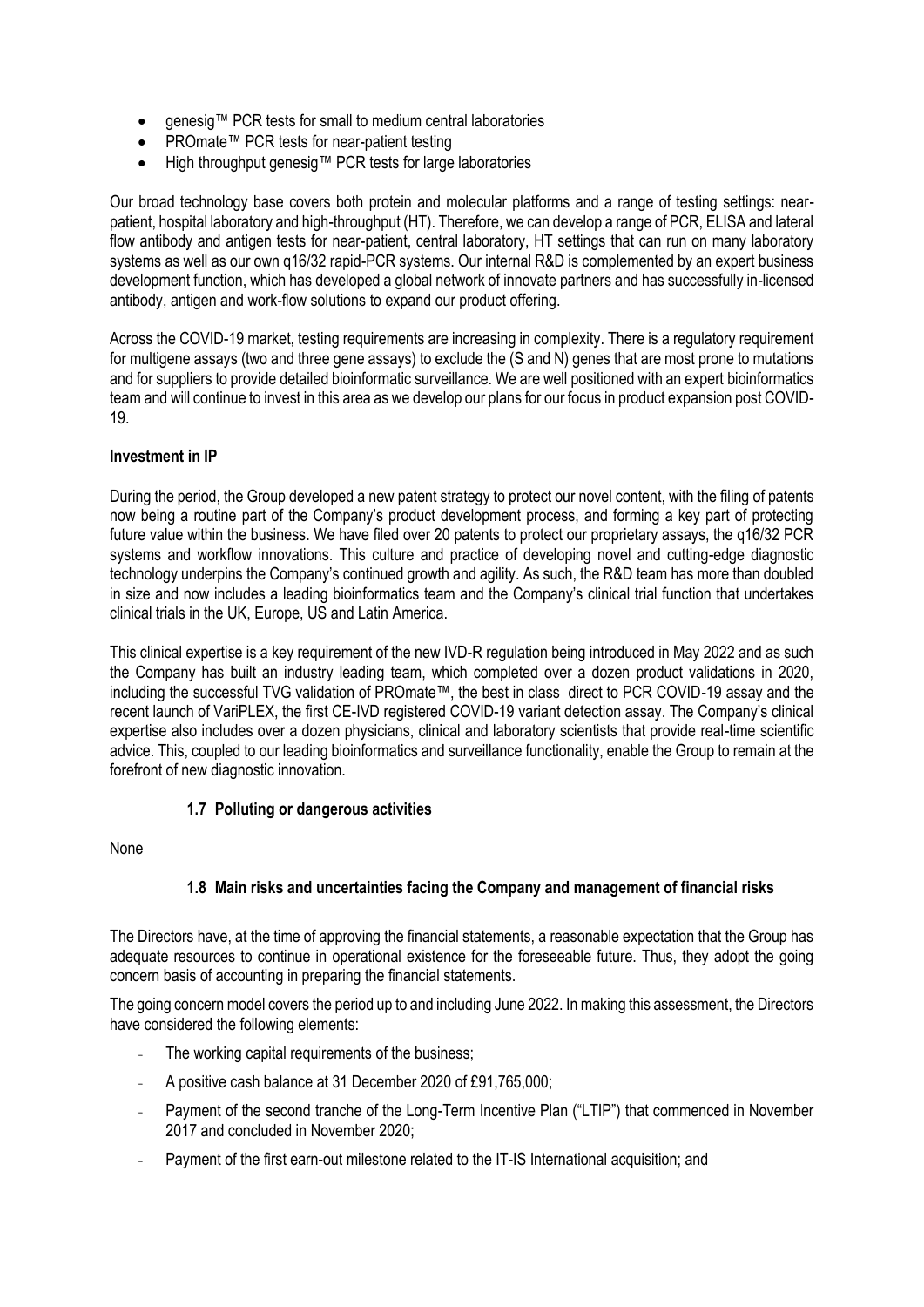Management's confidence in settling the outstanding commercial dispute.

In the event the current dispute is fully settled in favour of the counterparty, the forecast prepared by the Group shows that it is able to cover its cash needs during the financial year 2021 and until June 2022 without the raising of any banking or other financing facility.

As at 31 December 2020 the Group is debt free and its main financial liabilities are trade and other payables.

Trade and other receivables, cash and cash equivalents held by the Group are generated by operating activities.

Currency risk

The Group has significant operations in the United Kingdom, where its main subsidiaries are located. The Group is mainly exposed to the Euro and US Dollar currencies as the company now reports in Great British Pounds, which is its main functional currency.

Credit risk

Credit risk is the risk of financial loss, following the failure by a third party to honour its commitment to repay a debt. The Group is exposed to credit risk due to its operating activities (mainly through trade receivables) and through deposits with banks.

The Group's exposure to credit risk is represented by the risk of counterparty default: maximum exposure is equal to the carrying amount of these instruments.

The Group has adopted a policy of only dealing with credit worthy counterparties and obtaining sufficient collateral where appropriate, as a means of mitigating the risk of financial loss from defaults. The Group uses publicly available financial information and its own trading records to rate its major customers' risk levels. The Group's exposure and the credit ratings of its counterparties are continuously monitored and the aggregate value of transactions concluded is spread amongst approved counterparties.

The Group uses debt collection agencies and government backed schemes to collect difficult aged debts as a last resort.

Liquidity risk

Since its creation, the Group has financed its growth by successive capital increases, loans, grants and public aid for innovation, and the reimbursement of research tax credit receivables.

To overcome limits in its capacity to self-finance its growth, the Group has been required to seek other sources of funding, notably through capital increases.

The Group may fail to obtain additional capital when it needs it, or such capital may not be available on acceptable financial terms for the Group.

The occurrence of one or more of these risks could have an effect on the Group's business, financial position, earnings, growth and prospects.

### **1.9 Significant events occurring between the reporting date and the date of this report**

After the year end, the Group received notification of a contract dispute related to revenue totalling £129,124,000 in respect of performance obligations satisfied during the financial year to 31 December 2020. £23,957,000 of invoices in respect of products delivered during the year is outstanding at the date of signing the financial statements and recovery of the invoice is dependent on the outcome of the dispute.